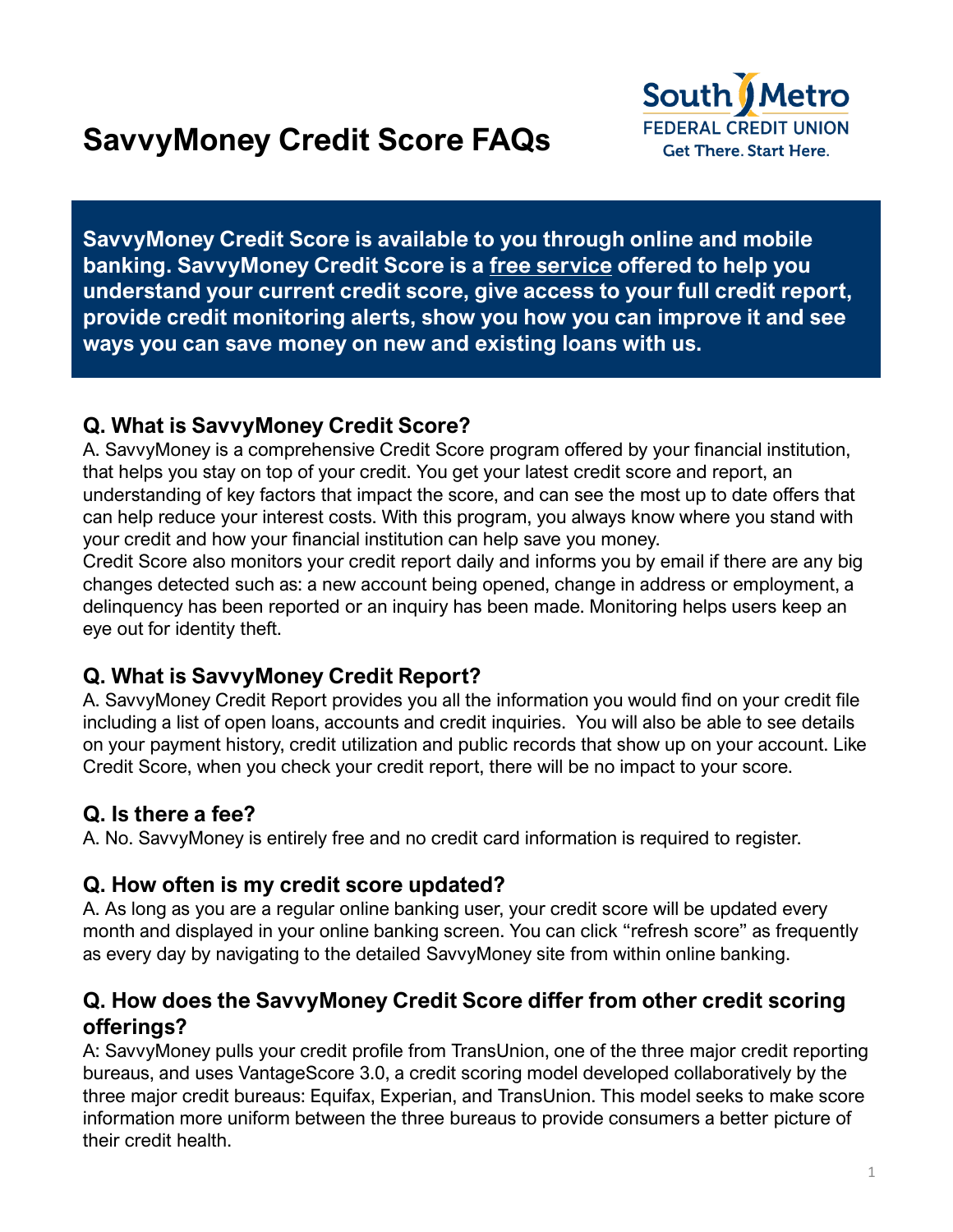## **Q: Why do credit scores differ?**

A: There are three major credit-reporting bureaus—Equifax, Experian and Transunion—and two scoring models—FICO or VantageScore—that determine credit scores. Financial institutions use different bureaus, as well as their own scoring models. Over 200 factors of a credit report may be taken into account when calculating a score and each model may weigh credit factors differently, so no scoring model is completely identical. No matter what credit bureau or credit scoring model is used, consumers do fall into specific credit ranges: Excellent 781–850, Good 661-780, Fair 601-660, Unfavorable 501-600, Bad Below 500.

#### **Q: Will South Metro FCU use SavvyMoney Credit Score to make loan decisions?**

**A:** No, South Metro FCU uses its own lending criteria for making loan.

#### **Q: Will SavvyMoney share my credit score with South Metro FCU?**

A: No, your SavvyMoney Credit Score is a free service to help you understand your credit health, how you make improvements in your score and ways you can save money on your loans with South Metro FCU.

#### **Q: How does SavvyMoney Credit Score keep my financial information secure?**

A: SavvyMoney uses bank level encryption and security measures to keep your data safe and secure. Your personal information is never shared with or sold to a third party.

#### **Q: If the financial institution doesn't use SavvyMoney Credit Score to make loan decisions, why do we offer it?**

A: SavvyMoney Credit Score can help you manage your credit so when it comes time to borrow for a big-ticket purchase—like buying a home, car or paying for college—you have a clear picture of your credit health and can qualify for the lowest possible interest rate. You'll also see offers on how you can save money on your new and existing loans with South Metro FCU**.**

## **Q: What if the information provided by SavvyMoney Credit Score appears to be wrong or inaccurate?**

A: The SavvyMoney Credit Score makes its best effort to show you the most relevant information from your credit report. If you think that some of the information is wrong or inaccurate, we encourage you to take advantage of obtaining free credit reports from [www.annualcreditreport.com,](http://www.annualcreditreport.com/) and then pursuing with each bureau individually. Each bureau has its own process for correcting inaccurate information but every user can "File a Dispute" by clicking on the "Dispute" link within their SavvyMoney Credit Report. However, The Federal Trade Commission website offers [step-by-step instructions](https://www.consumer.ftc.gov/articles/0151-disputing-errors-credit-reports) on how to contact the bureaus and correct errors.

#### **Q: There is a section on the site that features both South Metro FCU product offers and financial education articles. Why am I seeing this?**

A: Based on your SavvyMoney Credit Score information, you may receive South Metro FCU offers on products that may be of interest to you.